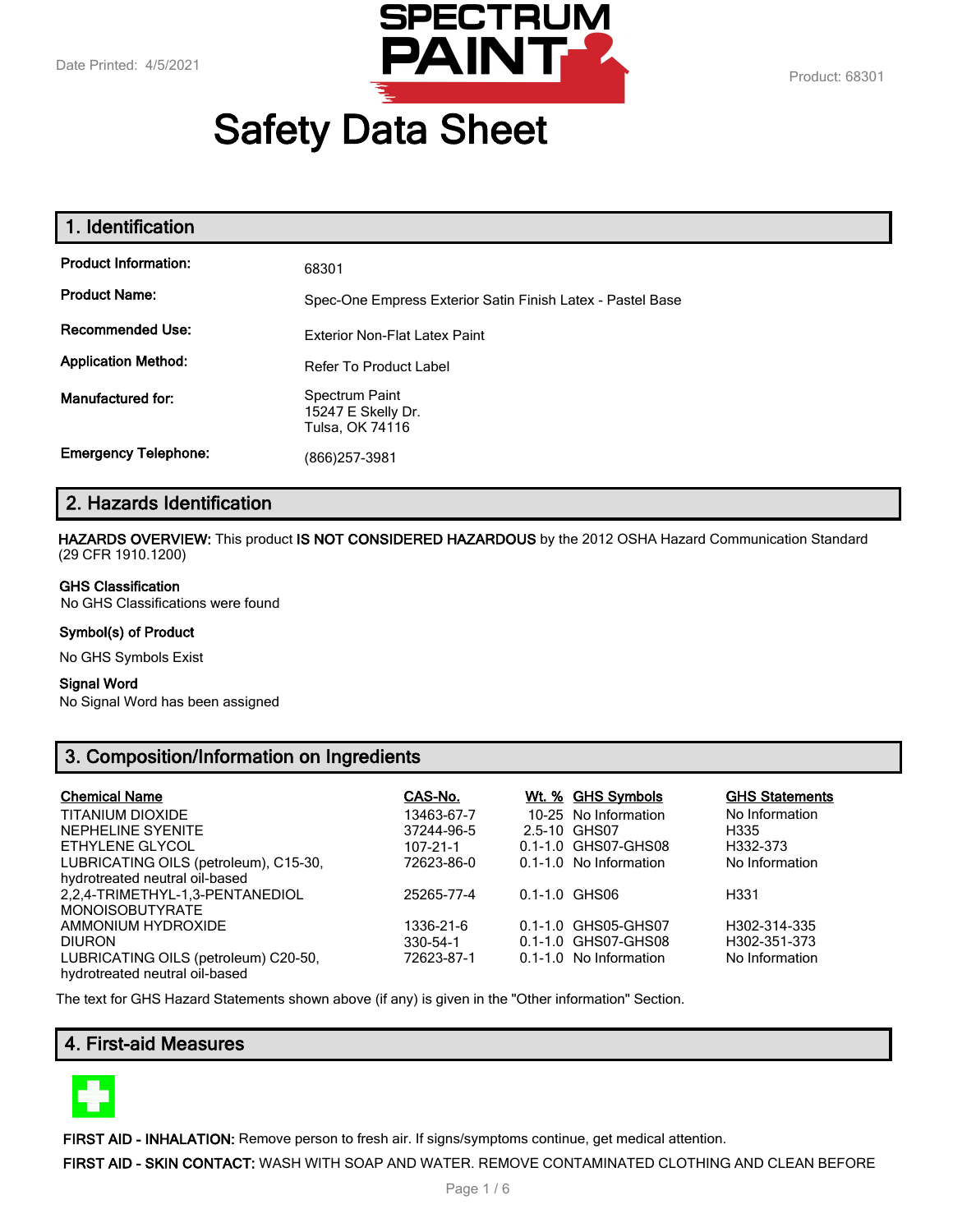#### REUSE.

**FIRST AID - EYE CONTACT:** FLUSH EYES WITH WATER FOR AT LEAST 15 MINUTES. GET MEDICAL HELP IF IRRITATION PERSISTS.

**FIRST AID - INGESTION:** Due to possible aspiration into the lungs, DO NOT induce vomiting if ingested. Have the victim drink 8 to 10 ounces (240 - 300 ml) of water to dilute the material in the stomach. If vomiting occurs naturally, have the victim lean forward to reduce the risk of aspiration. Consult a physician immediately.

## **5. Fire-fighting Measures**

**UNUSUAL FIRE AND EXPLOSION HAZARDS:** Container may rupture on heating.

**SPECIAL FIREFIGHTING PROCEDURES:** Use a self-contained breathing apparatus with full facepiece operated in pressuredemand or other positive pressure mode. USE WATER SPRAY TO COOL FIRE EXPOSED CONTAINERS.

**EXTINGUISHING MEDIA:** Alcohol Foam, Carbon Dioxide, Dry Chemical, Foam, Water Fog

## **6. Accidental Release Measures**

**ENVIRONMENTAL PRECAUTIONS:** No Information

**STEPS TO BE TAKEN IN CASE MATERIAL IS RELEASED OR SPILLED:** ISOLATE HAZARD AREA AND KEEP UNNECESSARY PEOPLE AWAY. DO NOT ALLOW THE LIQUID TO ENTER INTO ANY SEWERS, ONTO THE GROUND OR INTO ANY BODY OF WATER. FOR LARGE SPILLS, USE A DIKE AND PUMP INTO APPROPRIATE CONTAINERS. SMALL SPILLS, DILUTE WITH WATER AND RECOVER OR USE NON-COMBUSTIBLE ABSORBENT MATERIAL AND SHOVEL INTO WASTE CONTAINERS.

## **7. Handling and Storage**



**HANDLING:** KEEP FROM FREEZING.

**STORAGE:** Store in a cool dry area. KEEP OUT OF REACH OF CHILDREN.

## **8. Exposure Controls/Personal Protection**

| Ingredients with Occupational Exposure Limits |                      |                       |                          |                         |
|-----------------------------------------------|----------------------|-----------------------|--------------------------|-------------------------|
| <b>Chemical Name</b>                          | <b>ACGIH TLV-TWA</b> | <b>ACGIH-TLV STEL</b> | <b>OSHA PEL-TWA</b>      | <b>OSHA PEL-CEILING</b> |
| <b>TITANIUM DIOXIDE</b>                       | 10 mg/m $3$          | N.E.                  | 15 mg/m3 (Total<br>dust) | N.E.                    |
| NEPHELINE SYENITE                             | N.E.                 | N.E.                  | 5 mg/kg                  | N.E.                    |
| ETHYLENE GLYCOL                               | 50 ppm               | N.E.                  | N.E.                     | $100 \text{ mg/m}$ 3    |
| LUBRICATING OILS (petroleum), C15-30, 5 mg/m3 |                      | $10 \text{ mg/m}$     | $5 \text{ mg/m}$         | N.E.                    |
| hydrotreated neutral oil-based                |                      |                       |                          |                         |
| 2.2.4-TRIMETHYL-1.3-PENTANEDIOL               | N.E.                 | N.E.                  | N.E.                     | N.E.                    |
| <b>MONOISOBUTYRATE</b>                        |                      |                       |                          |                         |
| AMMONIUM HYDROXIDE                            | 25ppm                | 35 ppm                | N.E.                     | N.E.                    |
| <b>DIURON</b>                                 | 10 mg/m $3/8$ hrs    | N.E.                  | 10 $mg/m3/10$ hrs        | N.E.                    |
| LUBRICATING OILS (petroleum) C20-50, 5 mg/m3  |                      | 10 mg/m $3$           | $5 \text{ mg/m}$         | N.E.                    |
| hydrotreated neutral oil-based                |                      |                       |                          |                         |

**Further Advice: MEL = Maximum Exposure Limit OES = Occupational Exposure Standard SUP = Supplier's Recommendation Sk = Skin Sensitizer N.E. = Not Established**

#### **Personal Protection**



**RESPIRATORY PROTECTION:** In order to avoid inhalation of spray-mist and sanding dust, all spraying and sanding must be done wearing adequate respirator.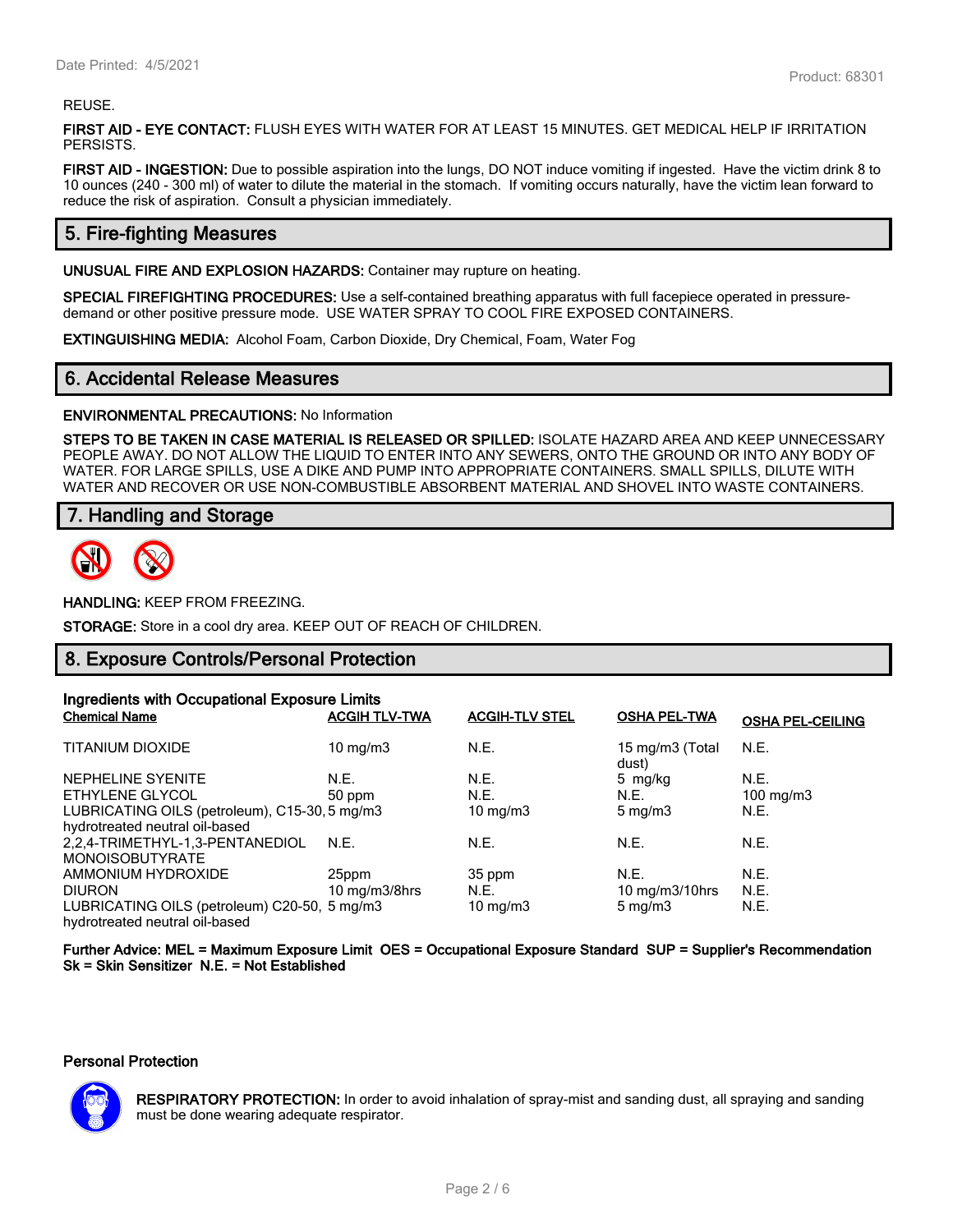

**SKIN PROTECTION:** Sensitive individuals should wear gloves to prevent repeated contact.



**EYE PROTECTION:** Safety glasses with side-shields



**OTHER PROTECTIVE EQUIPMENT:** No Information



**HYGIENIC PRACTICES:** Wash hands before eating, drinking, or smoking.

# **9. Physical and Chemical Properties**

| Appearance:<br>Odor:<br>Density, Ib/gal:<br>Freeze Point, °C:<br><b>Solubility in Water:</b><br>Decomposition temperature, °C | Thick Liguid<br>Slight Ammonia Odor<br>$9.95 - 10.35$<br>No Information<br>No Information<br>No Information | <b>Physical State:</b><br><b>Odor Threshold:</b><br>pH:<br>Viscosity:<br>Partition Coefficient, n-octanol/<br>water: | Liguid<br>No Information<br>No Information<br>No Information<br>No Information |
|-------------------------------------------------------------------------------------------------------------------------------|-------------------------------------------------------------------------------------------------------------|----------------------------------------------------------------------------------------------------------------------|--------------------------------------------------------------------------------|
| Boiling Range, °C:                                                                                                            | $98 - 104$                                                                                                  | <b>Explosive Limits, %:</b>                                                                                          | N/A                                                                            |
| Combustibility:                                                                                                               | Does Not Support Combustion                                                                                 | Flash Point, °C:                                                                                                     | Not Applicable                                                                 |
| <b>Evaporation Rate:</b>                                                                                                      | Slower Than Ether                                                                                           | Auto-Ignition Temperature, °C                                                                                        | No Information                                                                 |
| <b>Vapor Density:</b>                                                                                                         | Lighter Than Air                                                                                            | Vapor Pressure, mmHg:                                                                                                | No Information                                                                 |

(See "Other information" Section for abbreviation legend)

# **10. Stability and Reactivity**

**STABILITY:** THIS MATERIAL IS STABLE UNDER NORMAL STORAGE AND HANDLING CONDITIONS.

**CONDITIONS TO AVOID:** AVOID HIGH TEMPERATURES AND FREEZING.

**INCOMPATIBILITY:** No Information

**HAZARDOUS DECOMPOSITION PRODUCTS:** MAY GENERATE TOXIC OR IRRITATING COMBUSTION PRODUCTS. MAY GENERATE CARBON MONOXIDE GAS.

# **11. Toxicological Information**



**Practical Experiences**

**EFFECT OF OVEREXPOSURE - INHALATION:** Inhalation may cause irritation to the respiratory tract (nose, mouth, mucous membranes).

**EFFECT OF OVEREXPOSURE - SKIN CONTACT:** PROLONGED OR REPEATED CONTACT MAY CAUSE IRRITATION.

**EFFECT OF OVEREXPOSURE - EYE CONTACT:** MILD EYE IRRITANT.

**EFFECT OF OVEREXPOSURE - INGESTION:** May be harmful if swallowed. May cause gastrointestinal disturbance.

**EFFECT OF OVEREXPOSURE - CHRONIC HAZARDS:** No Information

**CARCINOGENICITY:** No Information

**PRIMARY ROUTE(S) OF ENTRY:** Eye Contact, Ingestion, Inhalation, Skin Contact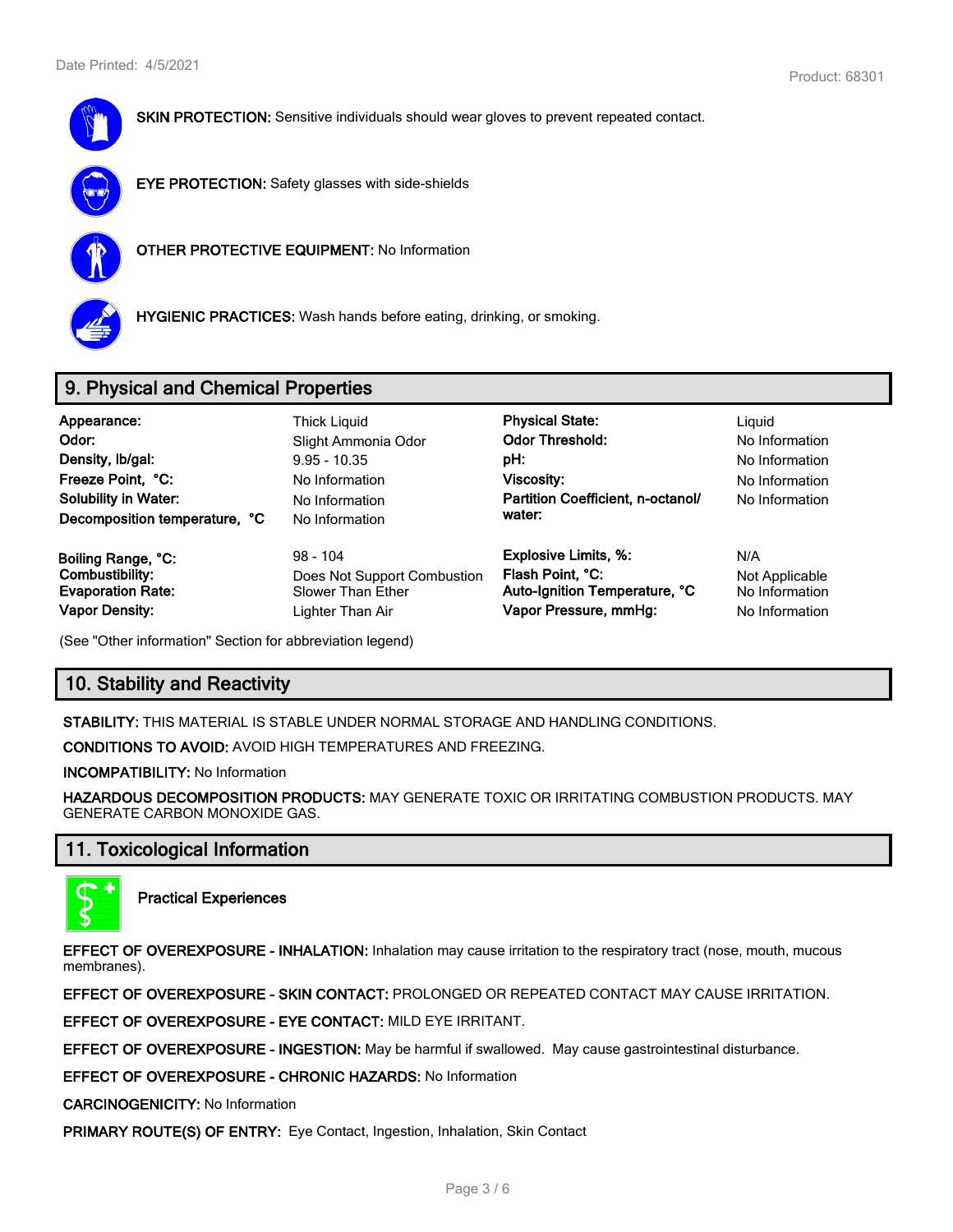### **Acute Toxicity Values The acute effects of this product have not been tested. Data on individual components are tabulated below**

| CAS-No.<br>13463-67-7 | <b>Chemical Name</b><br>TITANIUM DIOXIDE                  | Oral LD50<br>> 5,000 mg/kg (Rat) | Dermal LD50<br>$> 10,000$ mg/kg | Vapor LC50<br>$>20$ mg/L |
|-----------------------|-----------------------------------------------------------|----------------------------------|---------------------------------|--------------------------|
| 37244-96-5            | NEPHELINE SYENITE                                         | >2000 mg/kg                      | (Rabbit)<br>>5000 mg/kg         | $>20$ mg/L               |
| 107-21-1              | ETHYLENE GLYCOL                                           | 4,700 mg/kg (Rat)                | 10,626 mg/kg (Rabbit) > 20 mg/L |                          |
| 25265-77-4            | 2,2,4-TRIMETHYL-1,3-PENTANEDIOL<br><b>MONOISOBUTYRATE</b> | 6,500 mg/kg (Rat)                | > 15,200 mg/kg<br>(Rabbit)      | > 3.55 mg/L, 6 hr (Rat)  |
| 1336-21-6             | AMMONIUM HYDROXIDE                                        | 350 mg/kg (Rat)                  | N.I.                            | N.I.                     |

N.I. = No Information

# **12. Ecological Information**

#### **ECOLOGICAL INFORMATION:** No Information

## **13. Disposal Information**



**Product**

**DISPOSAL METHOD:** DO NOT DUMP INTO ANY SEWERS, ON THE GROUND, OR INTO ANY BODY OF WATER. ALL DISPOSAL METHODS MUST BE IN COMPLIANCE WITH ALL FEDERAL, STATE/PROVINCIAL, AND LOCAL LAWS AND REGULATIONS.

**STEPS TO BE TAKEN IN CASE MATERIAL IS RELEASED OR SPILLED:** ISOLATE HAZARD AREA AND KEEP UNNECESSARY PEOPLE AWAY. DO NOT ALLOW THE LIQUID TO ENTER INTO ANY SEWERS, ONTO THE GROUND OR INTO ANY BODY OF WATER. FOR LARGE SPILLS, USE A DIKE AND PUMP INTO APPROPRIATE CONTAINERS. SMALL SPILLS, DILUTE WITH WATER AND RECOVER OR USE NON-COMBUSTIBLE ABSORBENT MATERIAL AND SHOVEL INTO WASTE CONTAINERS.

| 14. Transport Information                           |               |                          |                |  |
|-----------------------------------------------------|---------------|--------------------------|----------------|--|
| SPECIAL TRANSPORT PRECAUTIONS: Not Regulated by DOT |               |                          |                |  |
| <b>DOT Proper Shipping Name:</b>                    | Not Regulated | <b>Packing Group:</b>    | Not Regulated  |  |
|                                                     |               | <b>Hazard SubClass:</b>  | Not Regulated  |  |
| <b>DOT Technical Name:</b>                          | Not Regulated | Resp. Guide Page:        | No Information |  |
|                                                     |               | <b>DOT UN/NA Number:</b> | Not Regulated  |  |

**DOT Hazard Class:** Not Regulated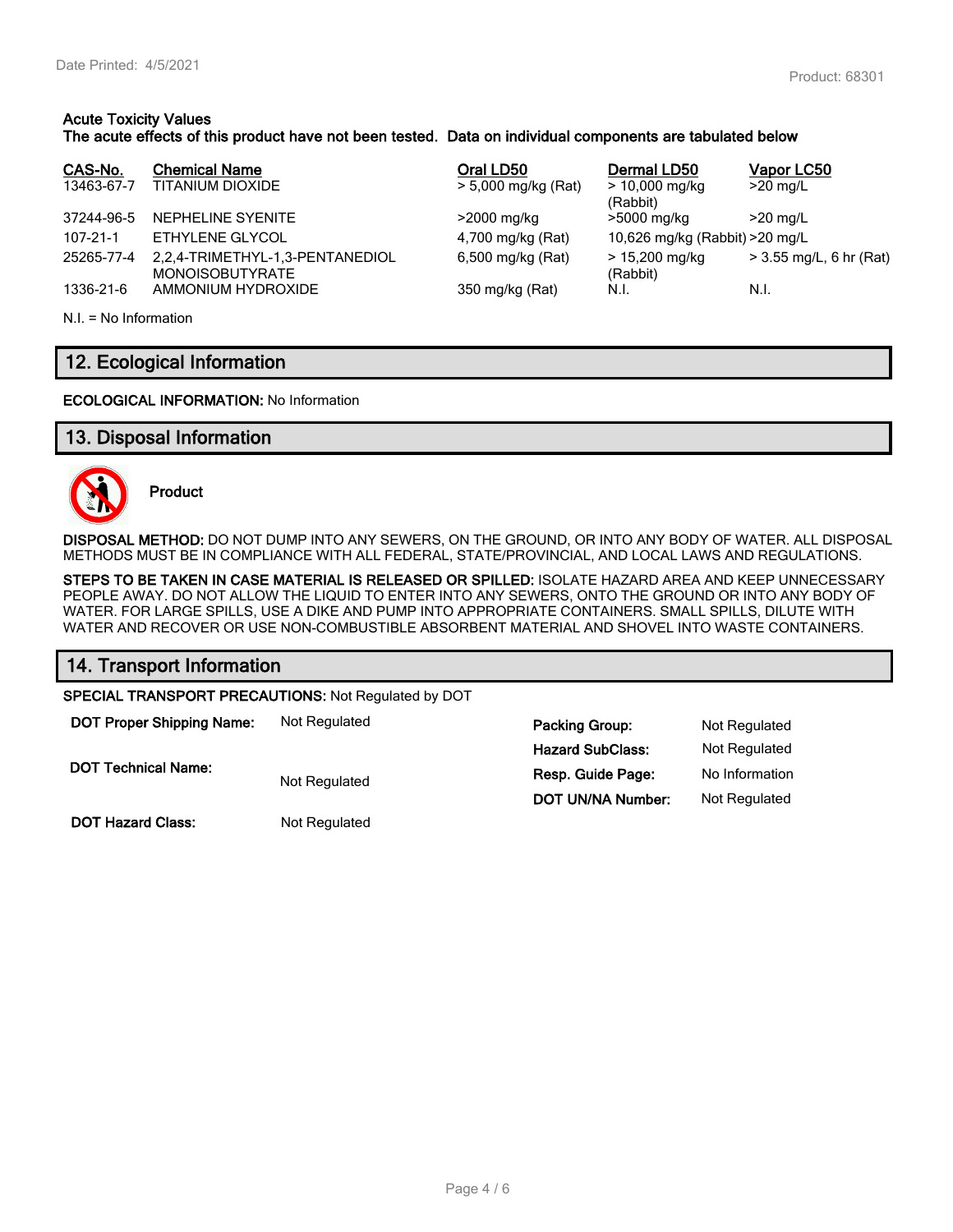# **15. Regulatory Information**

## **U.S. Federal Regulations:**

#### **CERCLA - SARA Hazard Category**

This product has been reviewed according to the EPA 'Hazard Categories' promulgated under Sections 311 and 312 of the Superfund Amendment and Reauthorization Act of 1986 (SARA Title III) and is considered, under applicable definitions, to meet the following categories:

None Known

#### **SARA SECTION 313:**

This product contains the following substances subject to the reporting requirements of Section 313 of Title III of the Superfund Amendment and Reauthorization Act of 1986 and 40 CFR part 372:

#### **Chemical Name CAS-No.**

AMMONIUM HYDROXIDE 1336-21-6

## **TOXIC SUBSTANCES CONTROL ACT:**

This product contains the following chemical substances subject to the reporting requirements of TSCA 12(B) if exported from the United States:

No TSCA components exist in this product.

# **U.S. State Regulations: NEW JERSEY RIGHT-TO-KNOW:**

The following materials are non-hazardous, but are among the top five components in this product.

| <b>Chemical Name</b>   |  |
|------------------------|--|
| <b>WATFR</b>           |  |
| <b>ACRYLIC POLYMER</b> |  |

## **PENNSYLVANIA RIGHT-TO-KNOW**

The following non-hazardous ingredients are present in the product at greater than 3%.

**Chemical Name CAS-No.** ACRYLIC POLYMER **Proprietary** Proprietary

## **International Regulations: As follows -**

#### **CANADIAN WHMIS:**

This MSDS has been prepared in compliance with Controlled Product Regulations except for the use of the 16 headings.

**WHMIS Class** No Information

WATER 7732-18-5

WATER 7732-18-5 Proprietary

**Chemical Name CAS-No.**